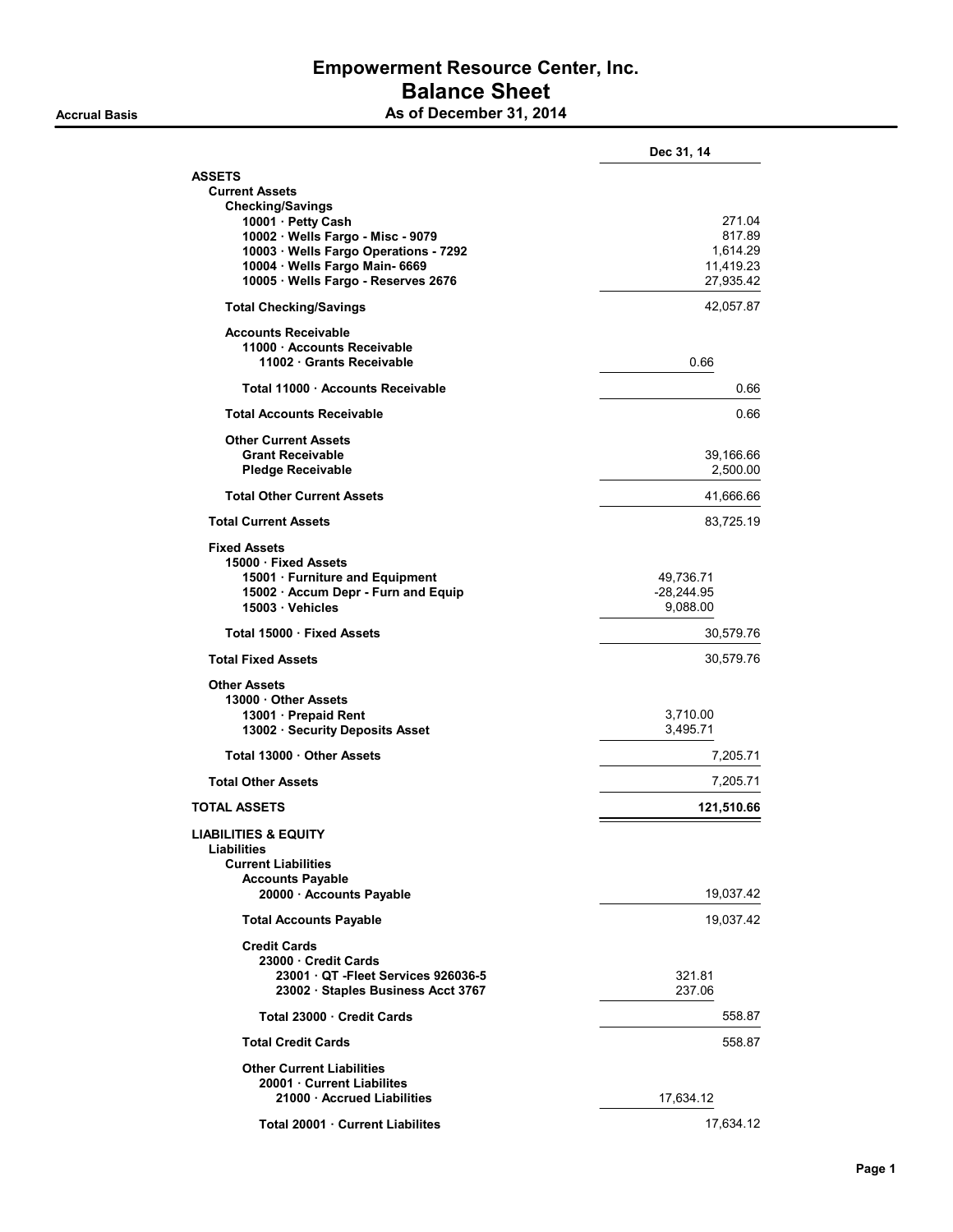# Empowerment Resource Center, Inc. Balance Sheet Accrual Basis Accrual Basis As of December 31, 2014

| 22000 Deferred Revenue<br>24000 Payroll Liabilities<br><b>Total Other Current Liabilities</b><br><b>Total Current Liabilities</b><br><b>Total Liabilities</b><br>Equity<br>32000 Unrestricted Net Assets<br><b>Net Income</b><br><b>Total Equity</b><br>TOTAL LIABILITIES & EQUITY | Dec 31, 14               |
|------------------------------------------------------------------------------------------------------------------------------------------------------------------------------------------------------------------------------------------------------------------------------------|--------------------------|
|                                                                                                                                                                                                                                                                                    | 9,323.00<br>8,692.94     |
|                                                                                                                                                                                                                                                                                    | 35,650.06                |
|                                                                                                                                                                                                                                                                                    | 55,246.35                |
|                                                                                                                                                                                                                                                                                    | 55,246.35                |
|                                                                                                                                                                                                                                                                                    | 73,458.13<br>$-7,193.82$ |
|                                                                                                                                                                                                                                                                                    | 66,264.31                |
|                                                                                                                                                                                                                                                                                    | 121,510.66               |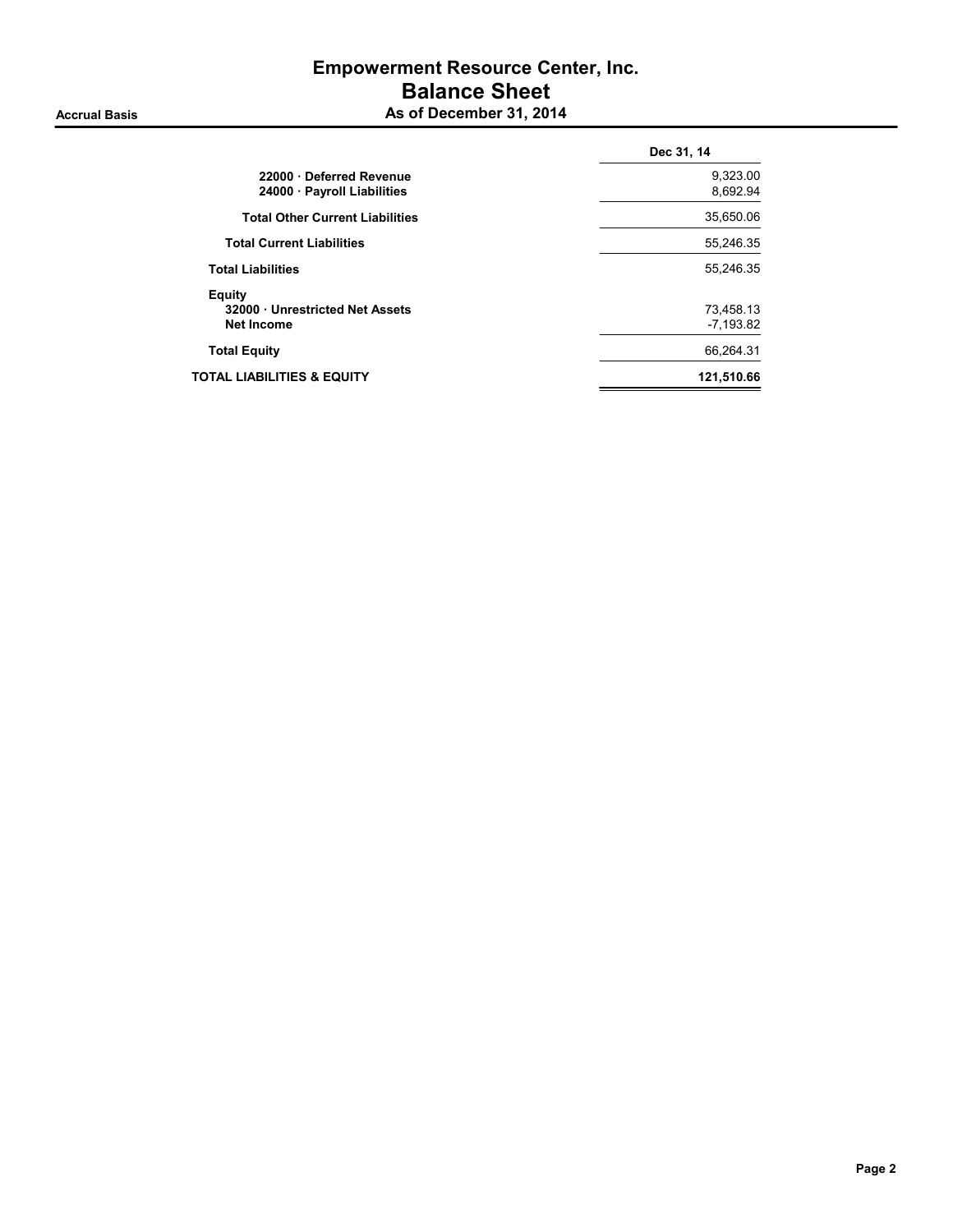# Empowerment Resource Center, Inc. Profit & Loss Accrual Basis **Accrual Basis January through December 2014**

|                                                                                                                                                                                                                              | Jan - Dec 14                                                          |
|------------------------------------------------------------------------------------------------------------------------------------------------------------------------------------------------------------------------------|-----------------------------------------------------------------------|
| <b>Ordinary Income/Expense</b>                                                                                                                                                                                               |                                                                       |
| <b>Income</b><br><b>Gifts in Kind - Services</b><br>43000 Foundation and Trust Grants<br>43400 · Direct Public Support                                                                                                       | 102,080.00<br>23,500.00                                               |
| 43410 Corporate Contributions<br>43430 · Individ, Business Contributions                                                                                                                                                     | 14,800.00<br>6,823.73                                                 |
| Total 43400 · Direct Public Support                                                                                                                                                                                          | 21,623.73                                                             |
| 44400 Government Contracts<br>44500 Federal Grants - DIRECT<br>44510 National Intitute of Heath<br>44530 SAMHSA                                                                                                              | 2,499.00<br>20,000.00                                                 |
| 44535 ICP                                                                                                                                                                                                                    | 167,677.00                                                            |
| Total 44530 · SAMHSA                                                                                                                                                                                                         | 167,677.00                                                            |
| 44540 · National Library of Medicine                                                                                                                                                                                         | 9,880.91                                                              |
| Total 44500 · Federal Grants - DIRECT                                                                                                                                                                                        | 197,557.91                                                            |
| 44700 State Grants<br>44620 Ga Dept of Public Health                                                                                                                                                                         | 174,012.31                                                            |
| Total 44700 · State Grants                                                                                                                                                                                                   | 174,012.31                                                            |
| 44800 Indirect Public Support<br>44820 · United Way, CFC Contributions                                                                                                                                                       | 56.31                                                                 |
| Total 44800 Indirect Public Support                                                                                                                                                                                          | 56.31                                                                 |
| 47220 Clinical Services                                                                                                                                                                                                      | 10,137.53                                                             |
| 49800 · Interest-Savings, Short-term CD                                                                                                                                                                                      | 2.88                                                                  |
| <b>Total Income</b>                                                                                                                                                                                                          | 531,469.67                                                            |
| <b>Gross Profit</b>                                                                                                                                                                                                          | 531,469.67                                                            |
| <b>Expense</b><br>51000 · Payroll Expense<br>51005 · Payroll Expenses<br><b>FICA Employer</b><br><b>GA Adm</b><br><b>Medicare Employer</b><br><b>Salaries &amp; Wages</b><br><b>SUTA</b><br>51005 · Payroll Expenses - Other | 13,369.70<br>54.11<br>3,192.60<br>226,656.26<br>1,772.01<br>$-300.00$ |
| Total 51005 · Payroll Expenses                                                                                                                                                                                               | 244,744.68                                                            |
| 51060 Health Insurance                                                                                                                                                                                                       | 11,670.84                                                             |
| 51070 · Health Insurance Stipend<br>51080 · Workers Compensation Insurance                                                                                                                                                   | 1,600.00<br>10,408.20                                                 |
| Total 51000 · Payroll Expense                                                                                                                                                                                                | 268,423.72                                                            |
| 60900 Business Expenses<br>60910 License & Permits<br>60920 · Business Registration Fees                                                                                                                                     | 644.92<br>30.00                                                       |
| Total 60900 · Business Expenses                                                                                                                                                                                              | 674.92                                                                |
| 62100 Contract Services<br>62110 Accounting Fees<br>62150 · Independent Contract<br>62170 Computer IT Fees                                                                                                                   | 6,519.00<br>140,272.91<br>14,414.68                                   |
| Total 62100 Contract Services                                                                                                                                                                                                | 161,206.59                                                            |

### Page 1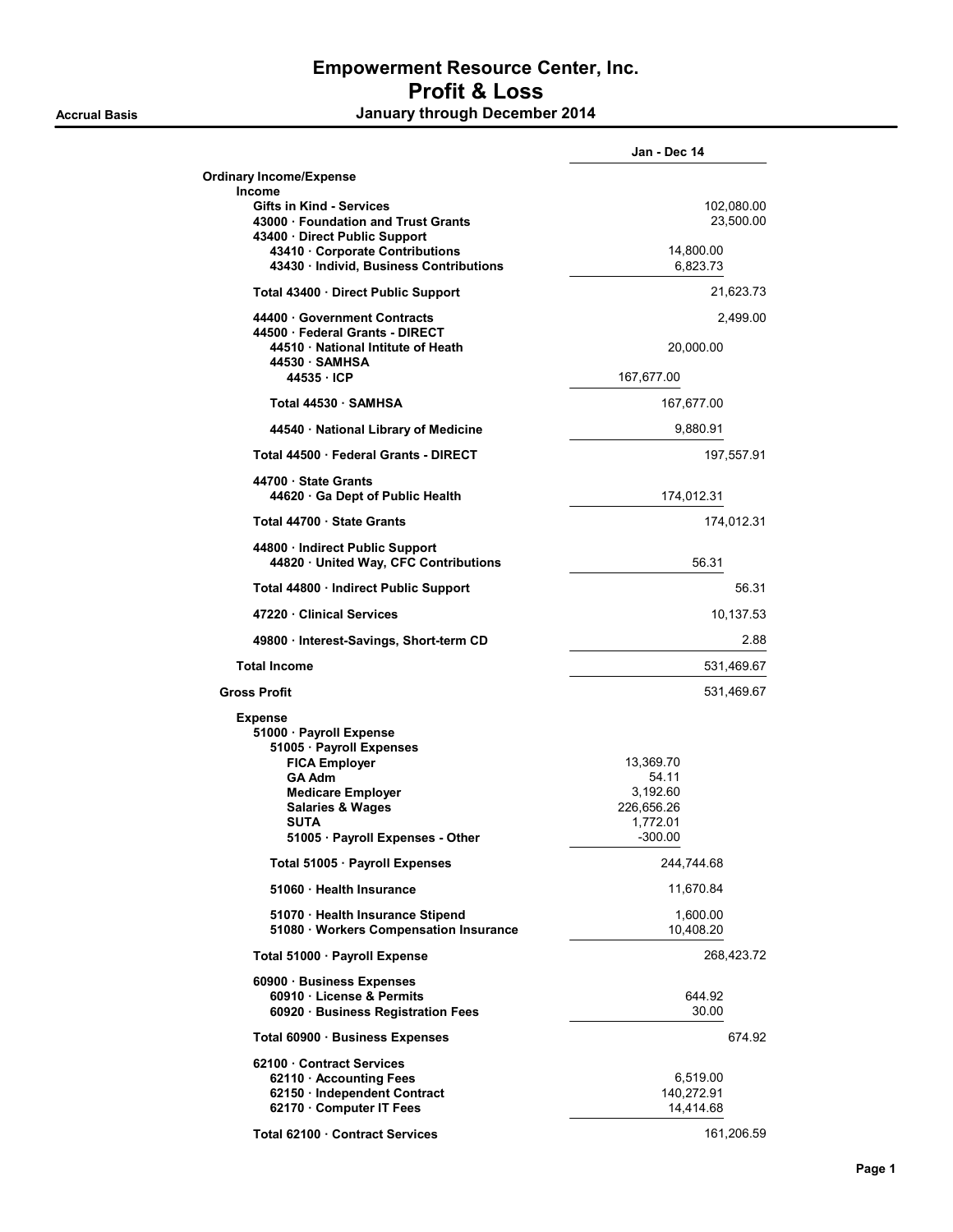# Empowerment Resource Center, Inc. Profit & Loss

Accrual Basis **Accrual Basis January through December 2014** 

|                                                                       | Jan - Dec 14       |  |
|-----------------------------------------------------------------------|--------------------|--|
| 62800 · Facilities and Equipment                                      |                    |  |
| 62810 · Depr and Amort - Allowable                                    | 10,941.26          |  |
| 62825 · Public Storage                                                | 228.00             |  |
| 62835 · Copier Equipment Maintenance                                  | 2,097.74           |  |
| 62840 · Equip Rental and Maintenance                                  | 2,310.22           |  |
|                                                                       |                    |  |
| 62845 · Parking                                                       | 1,960.00           |  |
| 62880 Office Rent                                                     | 44,420.00          |  |
| Total 62800 · Facilities and Equipment                                | 61,957.22          |  |
| 63000 · Program Expense - Participants                                |                    |  |
| 63100 Participant Awards                                              |                    |  |
| 63110 · Client Transportation                                         | 610.45             |  |
| 63140 Client Incentives                                               | 153.51             |  |
| Total 63100 · Participant Awards                                      | 763.96             |  |
| Total 63000 · Program Expense - Participants                          | 763.96             |  |
|                                                                       |                    |  |
| 64000 Clinical Expenses<br>64010 · Biohazard Disposal                 |                    |  |
|                                                                       | 1,488.04           |  |
| 64020 Medication & Treatment Supplies                                 | 109.11             |  |
| 64030 Medical Courier Services                                        | 762.30             |  |
| 64040 · Laboratory Processing                                         | 1,749.26           |  |
| 64050 · Laboratory Supplies                                           | 391.10             |  |
| Total 64000 · Clinical Expenses                                       | 4,499.81           |  |
| 65000 · Operations                                                    |                    |  |
| <b>EBay Fees</b>                                                      | 57.80              |  |
| 65001 Bank Service Charge                                             | 15.00              |  |
| 65003 · Advertising Expenses                                          | 1,728.92           |  |
|                                                                       |                    |  |
| 65004 · Office Meetings                                               | 137.08             |  |
| 65005 · Fundraising Expenses                                          | 2,570.00           |  |
| 65009 · Staff Development                                             | 497.41             |  |
| 65012 · Computer /Internet expense                                    | 204.60             |  |
| 65014 · PayPal Service fees                                           | 155.45             |  |
| 65019 · Auto Expenses                                                 | 3,244.67           |  |
| 65020 · Postage, Mailing Service                                      | 583.37             |  |
| 65040 · Office Supplies                                               | 9,510.49           |  |
| 65050 · Telephone, Telecommunications                                 | 5,681.91           |  |
| 65055 · Volunteer Appreciation events                                 | 175.73             |  |
| Total 65000 Operations                                                | 24,562.43          |  |
| 65045 · Program Expenses and Supplies                                 |                    |  |
| Research                                                              | 109.70             |  |
| <b>Targeted Outreach</b>                                              | 36.41              |  |
| Willow                                                                | 2,061.10           |  |
| 65046 · Client Prevention Supplies                                    | 730.92             |  |
|                                                                       |                    |  |
| 65047 · ERC Mens support group                                        | 653.81             |  |
| 65048 · Hats Off To Women Expenses<br>65049 · Program Expenses (TCGT) | 515.96<br>1,072.87 |  |
|                                                                       |                    |  |
| Total 65045 · Program Expenses and Supplies                           | 5,180.77           |  |
| 65100 Other Types of Expenses                                         |                    |  |
| 65150 · Memberships and Dues                                          | 45.00              |  |
| 65100 · Other Types of Expenses - Other                               | 207.64             |  |
| Total 65100 Other Types of Expenses                                   | 252.64             |  |
|                                                                       |                    |  |
| 65120 · Insurance                                                     |                    |  |
| 65121 · Automobile Ins (Progressive)                                  | 5,250.80           |  |
| 65122 · General/Professional Liability                                | 544.50             |  |
| Total 65120 · Insurance                                               | 5,795.30           |  |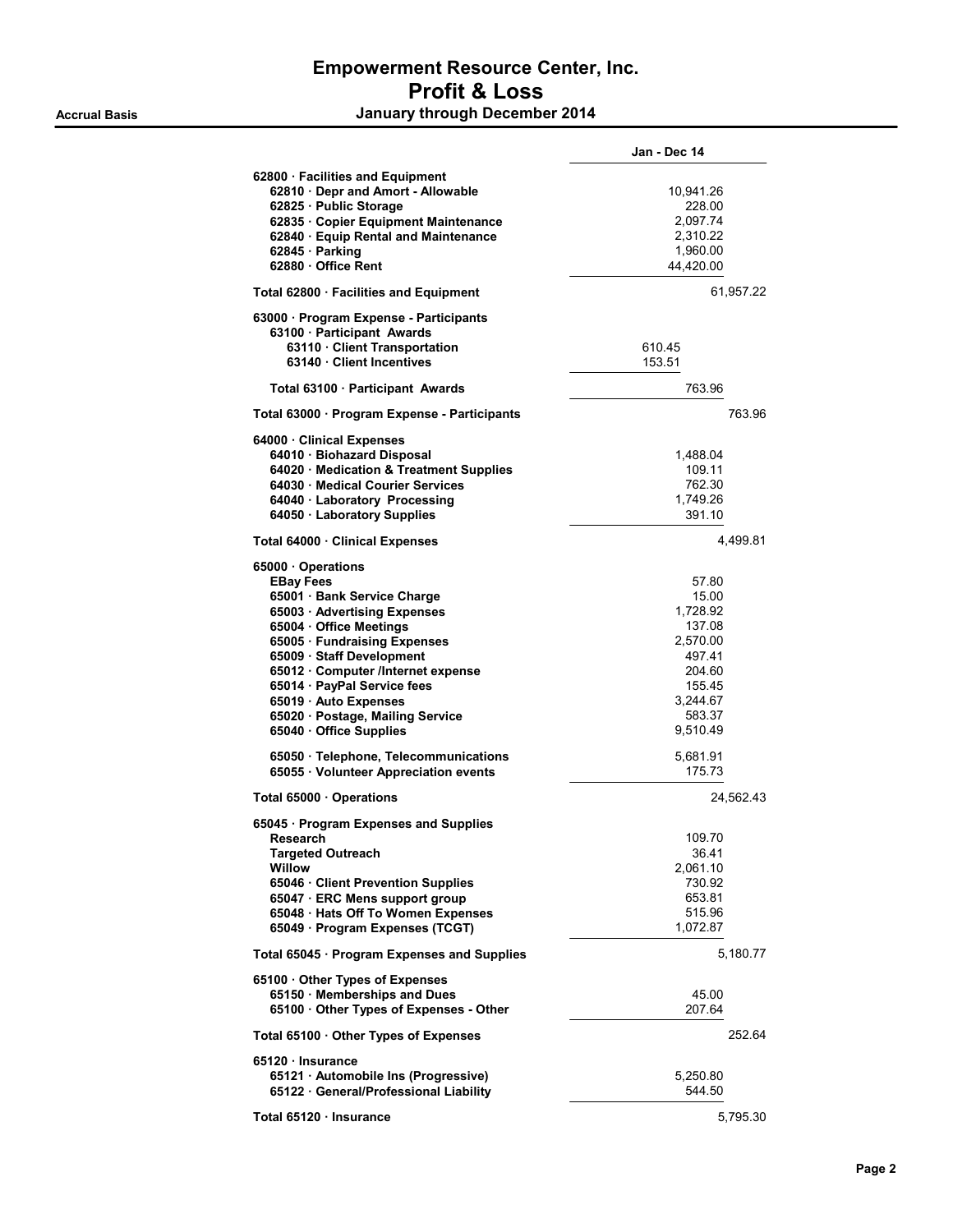# Empowerment Resource Center, Inc. Profit & Loss Accrual Basis **Accrual Basis January through December 2014**

|                                   | Jan - Dec 14 |
|-----------------------------------|--------------|
| 68300 · Travel and Meetings       |              |
| 68310 Registration                | 2,294.17     |
| 68320 Hotel                       | 4,162.30     |
| 68300 Travel and Meetings - Other | 2.443.45     |
| Total 68300 · Travel and Meetings | 8,899.92     |
| <b>Total Expense</b>              | 542,217.28   |
| <b>Net Ordinary Income</b>        | $-10,747.61$ |
| <b>Other Income/Expense</b>       |              |
| <b>Other Income</b>               |              |
| 41000 Other Income                | 1,754.31     |
| 46400 · Misc Revenue              | 1,799.48     |
| <b>Total Other Income</b>         | 3,553.79     |
| <b>Net Other Income</b>           | 3,553.79     |
| <b>Net Income</b>                 | $-7,193.82$  |
|                                   |              |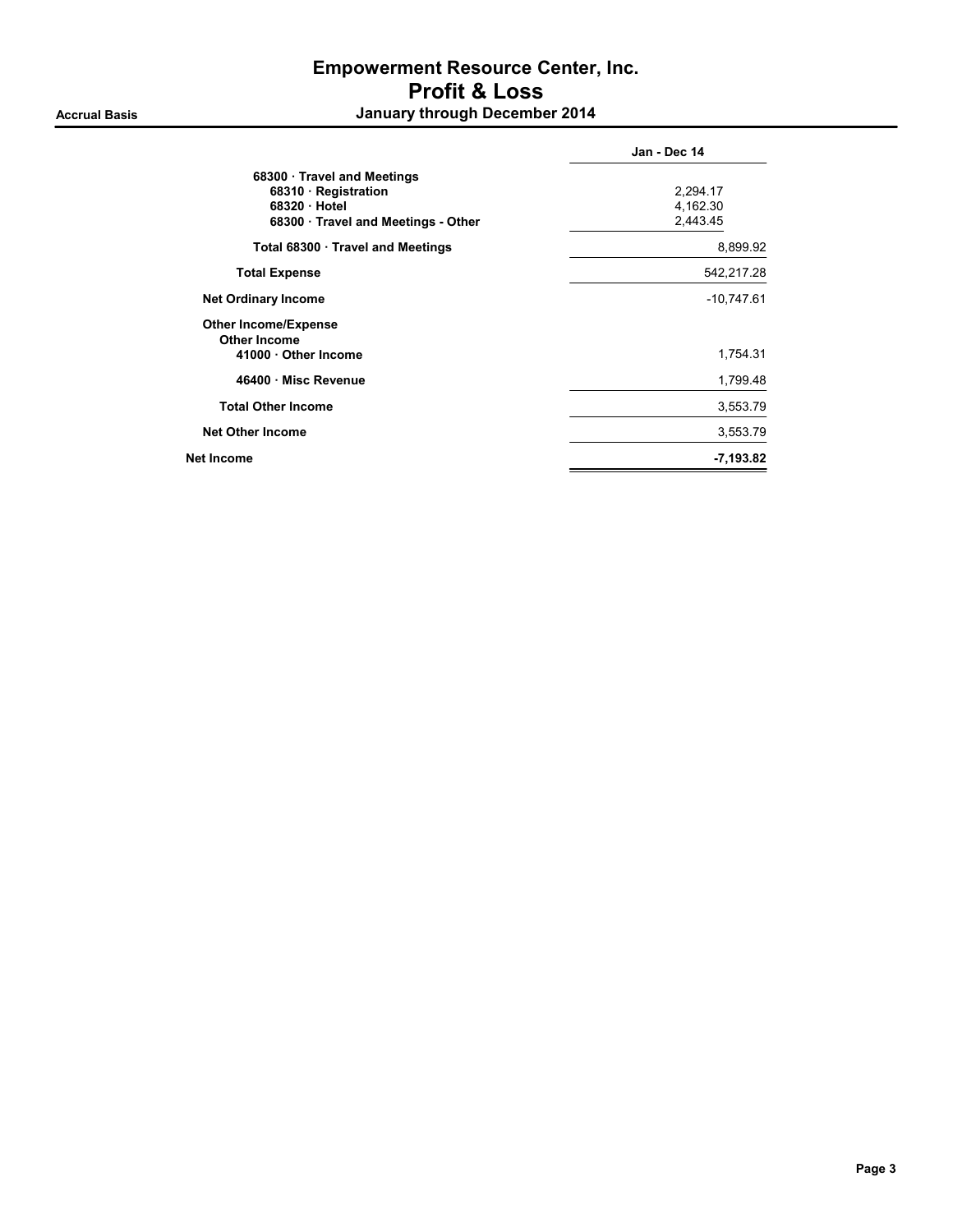# Empowerment Resource Center, Inc. Profit & Loss Accrual Basis **Accrual Basis January through December 2014**

|                                                                                                                   | Jan - Dec 14                         |
|-------------------------------------------------------------------------------------------------------------------|--------------------------------------|
| <b>Ordinary Income/Expense</b>                                                                                    |                                      |
| Income<br><b>Gifts in Kind - Services</b><br>43000 · Foundation and Trust Grants<br>43400 · Direct Public Support | 102,080.00<br>23,500.00<br>21,623.73 |
| 44400 Government Contracts<br>44500 · Federal Grants - DIRECT                                                     | 2.499.00<br>197,557.91               |
| 44700 · State Grants                                                                                              | 174,012.31                           |
| 44800 · Indirect Public Support                                                                                   | 56.31                                |
| 47220 Clinical Services                                                                                           | 10,137.53                            |
| 49800 · Interest-Savings, Short-term CD                                                                           | 2.88                                 |
| <b>Total Income</b>                                                                                               | 531,469.67                           |
| <b>Gross Profit</b>                                                                                               | 531,469.67                           |
| <b>Expense</b><br>51000 · Payroll Expense                                                                         | 268,423.72                           |
| 60900 · Business Expenses                                                                                         | 674.92                               |
| 62100 Contract Services                                                                                           | 161,206.59                           |
| 62800 · Facilities and Equipment                                                                                  | 61,957.22                            |
| 63000 · Program Expense - Participants                                                                            | 763.96                               |
| 64000 Clinical Expenses                                                                                           | 4,499.81                             |
| 65000 Operations                                                                                                  | 24,562.43                            |
| 65045 · Program Expenses and Supplies                                                                             | 5,180.77                             |
| 65100 Other Types of Expenses                                                                                     | 252.64                               |
| 65120 Insurance                                                                                                   | 5,795.30                             |
| 68300 · Travel and Meetings                                                                                       | 8,899.92                             |
| <b>Total Expense</b>                                                                                              | 542,217.28                           |
| <b>Net Ordinary Income</b>                                                                                        | $-10,747.61$                         |
| <b>Other Income/Expense</b>                                                                                       |                                      |
| <b>Other Income</b><br>41000 Other Income                                                                         | 1,754.31                             |
| 46400 Misc Revenue                                                                                                | 1,799.48                             |
| <b>Total Other Income</b>                                                                                         | 3,553.79                             |
| <b>Net Other Income</b>                                                                                           | 3,553.79                             |
| Net Income                                                                                                        | -7,193.82                            |
|                                                                                                                   |                                      |